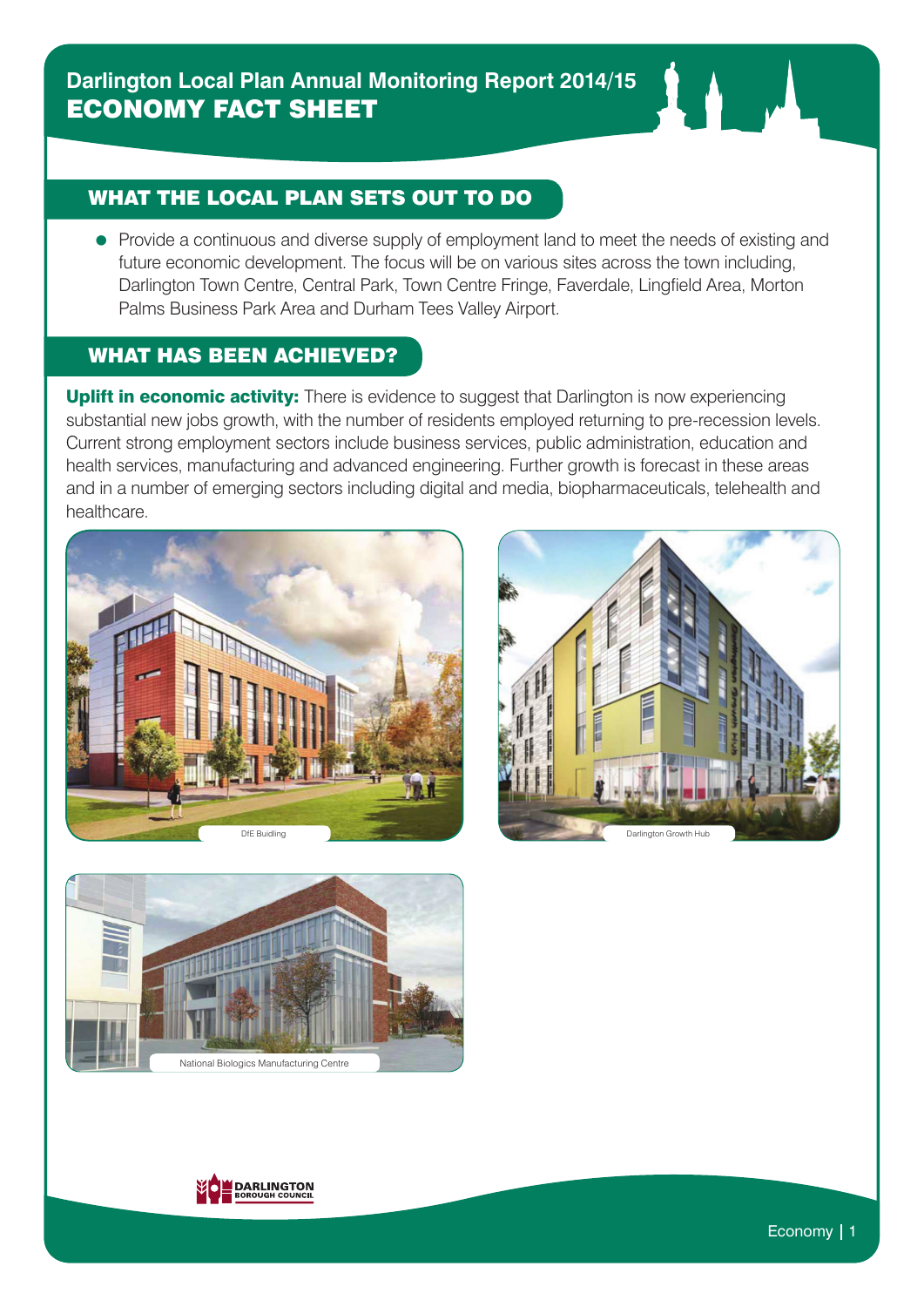Following a lack of completed development on employment land in recent years, an uplift in economic activity is also reflected in the Council data for the monitoring period 1st April 2014 to 31st March 2015. The Council's employment land monitoring database shows that a total of 41,046 square metres of employment floor space has been created in this 12 month period. Completion of three new industrial buildings at the Site of the **former Torringtons Works** accounted for a significant proportion of the uplift in employment floor space (25,923 square metres). Two other noticeable contributors to the additional floorspace is the new Public Sector hub in the Town Centre (4000 sqm) and office development (Business Growth Hub, 3,199 sqm) at Central Park.

Public Sector Hub - Town Centre: Adjacent to the Town Hall, the Department for Education successfully completed its relocation to this new building, known as Bishopsgate House, in February 2015.

**Central Park:** Development of the first two commercial buildings commenced in 2014 with the **Business Growth Hub** offering high quality managed and serviced office accommodation to SMEs with up to 52 individual units. Work on the **National Biologics Manufacturing Centre** continues with completion scheduled for July 2015. Once completed, these two developments will amount to c8,000 square metres B1 space. The site delivered 3,199 square metres of completed employment floorspace in the most recent monitoring period.

The **Local Centre** at Central Park will be delivered in 2016/17, offering a mixture of retail (A1) and eating establishments (A3, A4), with the potential for either office or residential space above ground floor level. The prominent location of the Local Centre makes the site perfect for a high quality gateway development which it is anticipated will attract further employment development.

**Feethams:** The cinema and leisure development at Feethams will make a significant contribution to employment floor space. The site will deliver 9,711 square metres of mixed use development comprising 9 screen multiplex cinema, 80 bed hotel, commercial units for restaurants, bars and leisure uses and car parking. Building work on site commenced in 2014 and after successfully remediating the site before Christmas 2014, the foundations work completed at the end of March 2015. The steelwork is now underway and the project remains on target for a completion date in the first quarter of 2016.